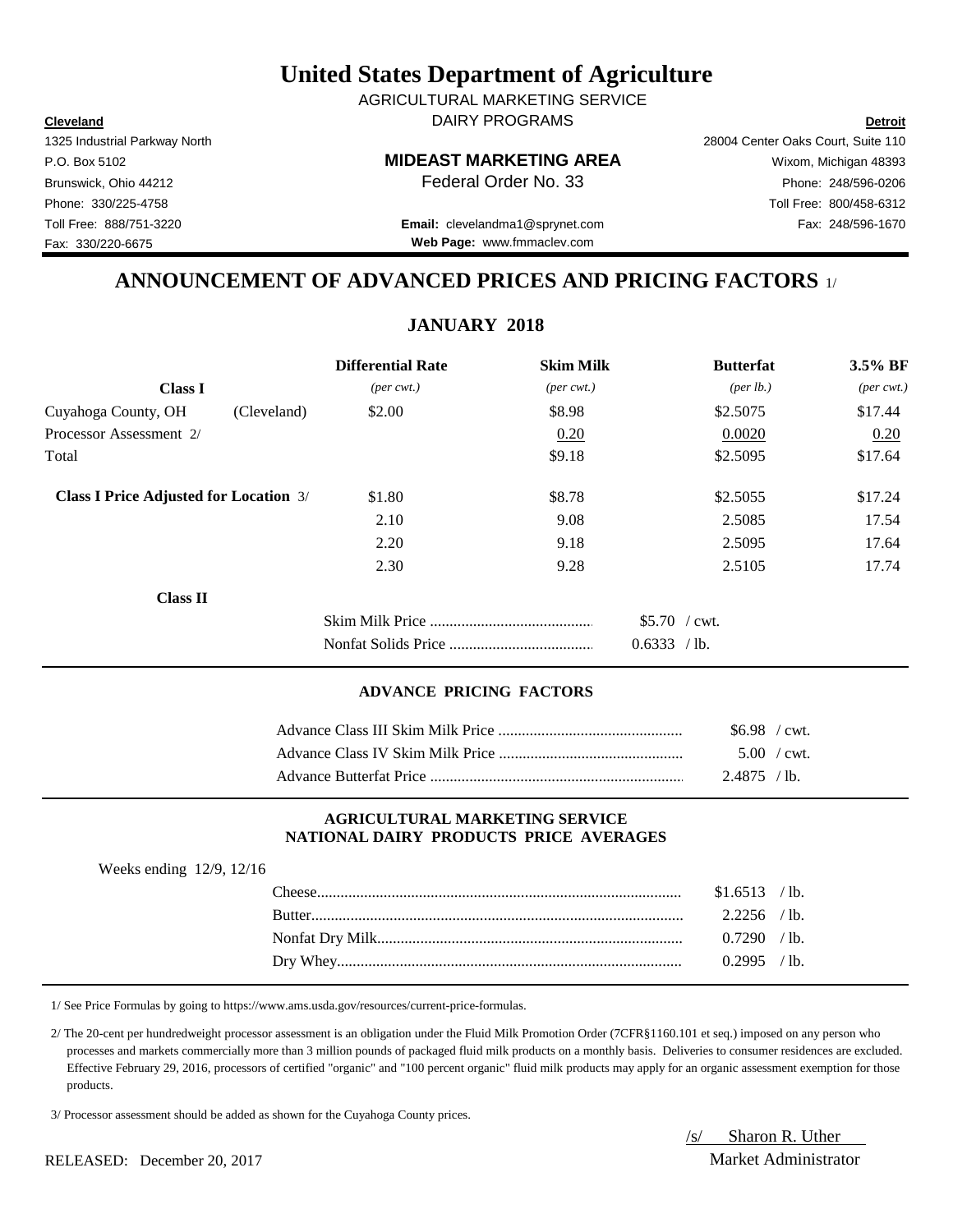**Cleveland Detroit** AGRICULTURAL MARKETING SERVICE DAIRY PROGRAMS

1325 Industrial Parkway North 28004 Center Oaks Court, Suite 110

P.O. Box 5102 **MIDEAST MARKETING AREA** Wixom, Michigan 48393 Brunswick, Ohio 44212 **Phone:** 248/596-0206 **Federal Order No. 33** Phone: 248/596-0206 Phone: 330/225-4758 Toll Free: 800/458-6312 Toll Free: 888/751-3220 Fax: 248/596-1670 **Email:** clevelandma1@sprynet.com

**Web Page:** www.fmmaclev.com

# **ANNOUNCEMENT OF ADVANCED PRICES AND PRICING FACTORS** 1/

# **FEBRUARY 2018**

|                                               | <b>Differential Rate</b>    | <b>Skim Milk</b>            | <b>Butterfat</b>     | 3.5% BF                     |
|-----------------------------------------------|-----------------------------|-----------------------------|----------------------|-----------------------------|
| <b>Class I</b>                                | $(\text{per} \text{ cwt.})$ | $(\text{per} \text{ cwt.})$ | ${\rm (per \, lb.)}$ | $(\text{per} \text{ cwt.})$ |
| Cuyahoga County, OH<br>(Cleveland)            | \$2.00                      | \$7.71                      | \$2.5176             | \$16.25                     |
| Processor Assessment 2/                       |                             | 0.20                        | 0.0020               | 0.20                        |
| Total                                         |                             | \$7.91                      | \$2.5196             | \$16.45                     |
| <b>Class I Price Adjusted for Location 3/</b> | \$1.80                      | \$7.51                      | \$2.5156             | \$16.05                     |
|                                               | 2.10                        | 7.81                        | 2.5186               | 16.35                       |
|                                               | 2.20                        | 7.91                        | 2.5196               | 16.45                       |
|                                               | 2.30                        | 8.01                        | 2.5206               | 16.55                       |
| <b>Class II</b>                               |                             |                             |                      |                             |
|                                               |                             |                             | \$5.38 / cwt.        |                             |
|                                               |                             |                             | $0.5978$ /lb.        |                             |

### **ADVANCE PRICING FACTORS**

| \$5.71 / cwt.  |  |
|----------------|--|
| $4.68$ / cwt.  |  |
| $2.4976$ / lb. |  |

### **AGRICULTURAL MARKETING SERVICE NATIONAL DAIRY PRODUCTS PRICE AVERAGES**

| Weeks ending $1/6$ , $1/13$ |                |  |
|-----------------------------|----------------|--|
|                             | \$1.5391 / lb. |  |
|                             | $2.2339$ /lb.  |  |
|                             | $0.6926$ /lb.  |  |
|                             | $0.2792$ /lb.  |  |

1/ See Price Formulas by going to https://www.ams.usda.gov/resources/current-price-formulas.

 2/ The 20-cent per hundredweight processor assessment is an obligation under the Fluid Milk Promotion Order (7CFR§1160.101 et seq.) imposed on any person who processes and markets commercially more than 3 million pounds of packaged fluid milk products on a monthly basis. Deliveries to consumer residences are excluded. Effective February 29, 2016, processors of certified "organic" and "100 percent organic" fluid milk products may apply for an organic assessment exemption for those products.

3/ Processor assessment should be added as shown for the Cuyahoga County prices.

/s/ Sharon R. Uther

RELEASED: January 18, 2018 Market Administrator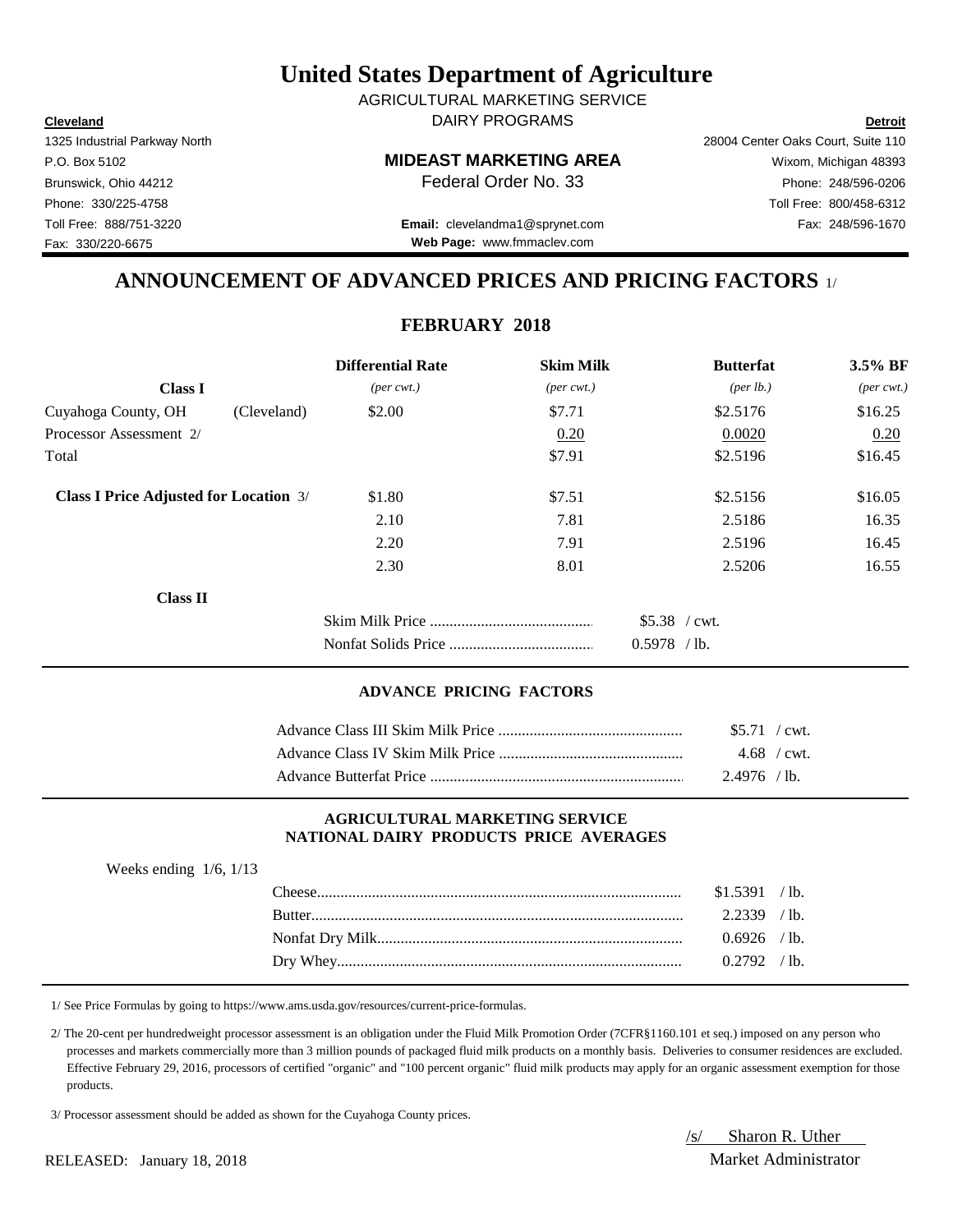**Cleveland Detroit** AGRICULTURAL MARKETING SERVICE DAIRY PROGRAMS

1325 Industrial Parkway North 28004 Center Oaks Court, Suite 110

# P.O. Box 5102 **MIDEAST MARKETING AREA** Wixom, Michigan 48393

Brunswick, Ohio 44212 **Phone:** 248/596-0206 **Federal Order No. 33** Phone: 248/596-0206 Phone: 330/225-4758 Toll Free: 800/458-6312

Toll Free: 888/751-3220 Fax: 248/596-1670 **Email:** clevelandma1@sprynet.com **Web Page:** www.fmmaclev.com

# **ANNOUNCEMENT OF ADVANCED PRICES AND PRICING FACTORS** 1/

# **MARCH 2018**

|                                               |             | <b>Differential Rate</b>    | <b>Skim Milk</b>            | <b>Butterfat</b>     | 3.5% BF                     |
|-----------------------------------------------|-------------|-----------------------------|-----------------------------|----------------------|-----------------------------|
| <b>Class I</b>                                |             | $(\text{per} \text{ cwt.})$ | $(\text{per} \text{ cwt.})$ | ${\rm (per \, lb.)}$ | $(\text{per} \text{ cwt.})$ |
| Cuyahoga County, OH                           | (Cleveland) | \$2.00                      | \$7.38                      | \$2.3534             | \$15.36                     |
| Processor Assessment 2/                       |             |                             | 0.20                        | 0.0020               | 0.20                        |
| Total                                         |             |                             | \$7.58                      | \$2.3554             | \$15.56                     |
| <b>Class I Price Adjusted for Location 3/</b> |             | \$1.80                      | \$7.18                      | \$2.3514             | \$15.16                     |
|                                               |             | 2.10                        | 7.48                        | 2.3544               | 15.46                       |
|                                               |             | 2.20                        | 7.58                        | 2.3554               | 15.56                       |
|                                               |             | 2.30                        | 7.68                        | 2.3564               | 15.66                       |
| <b>Class II</b>                               |             |                             |                             |                      |                             |
|                                               |             |                             |                             | \$5.55 / cwt.        |                             |
|                                               |             |                             |                             | $0.6167$ /lb.        |                             |

### **ADVANCE PRICING FACTORS**

| \$5.38 / cwt.  |              |
|----------------|--------------|
|                | 4.85 / $cwt$ |
| $2.3334$ / lb. |              |

### **AGRICULTURAL MARKETING SERVICE NATIONAL DAIRY PRODUCTS PRICE AVERAGES**

| Weeks ending $2/10$ , $2/17$ |                |  |
|------------------------------|----------------|--|
|                              | $$1.4694$ /lb. |  |
|                              | $2.0983$ /lb.  |  |
|                              | $0.7123$ /lb.  |  |
|                              | $0.2516$ /lb.  |  |

1/ See Price Formulas by going to https://www.ams.usda.gov/resources/current-price-formulas.

 2/ The 20-cent per hundredweight processor assessment is an obligation under the Fluid Milk Promotion Order (7CFR§1160.101 et seq.) imposed on any person who processes and markets commercially more than 3 million pounds of packaged fluid milk products on a monthly basis. Deliveries to consumer residences are excluded. Effective February 29, 2016, processors of certified "organic" and "100 percent organic" fluid milk products may apply for an organic assessment exemption for those products.

3/ Processor assessment should be added as shown for the Cuyahoga County prices.

/s/ Sharon R. Uther

RELEASED: February 22, 2018 Market Administrator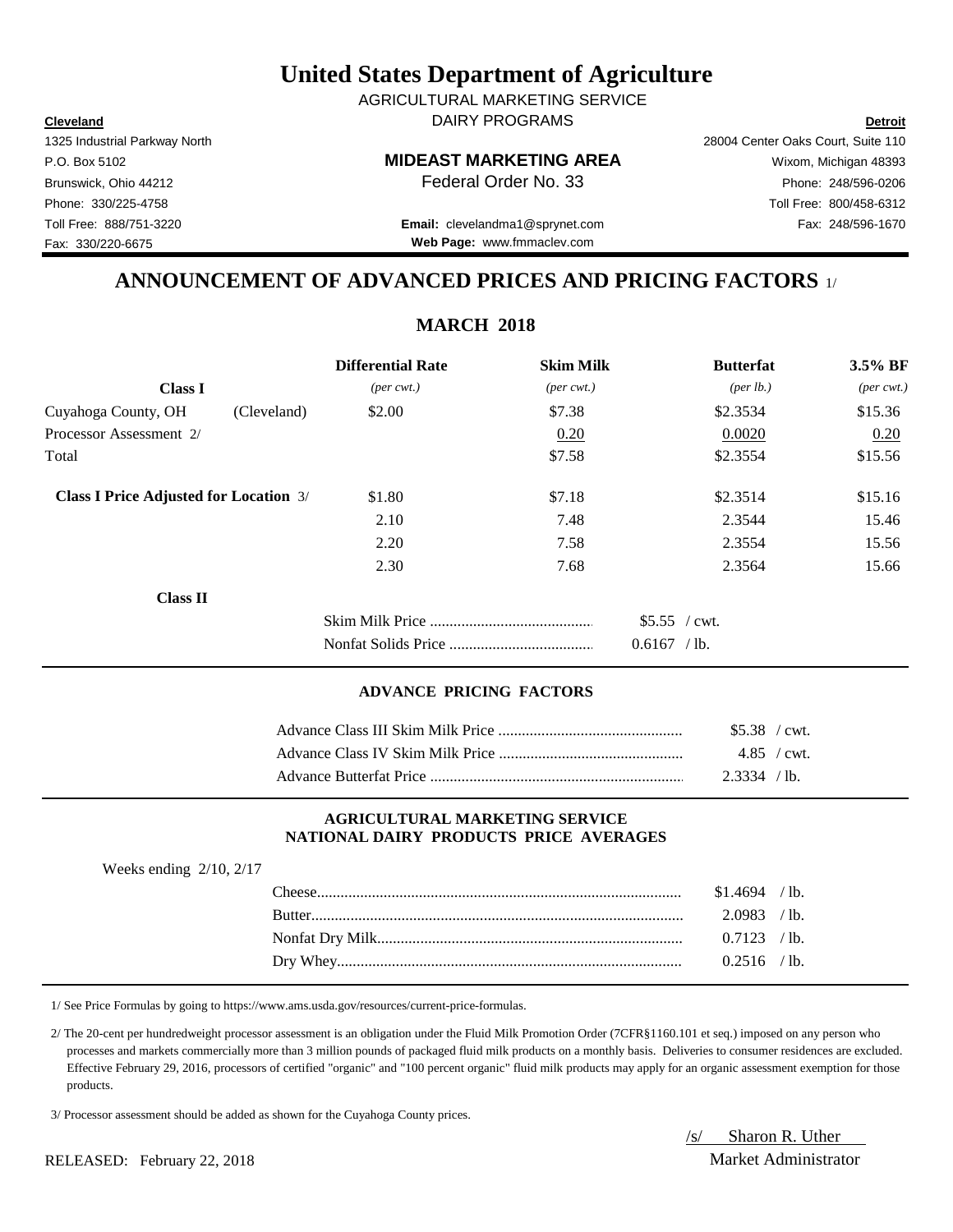**Cleveland Detroit** AGRICULTURAL MARKETING SERVICE DAIRY PROGRAMS

1325 Industrial Parkway North 28004 Center Oaks Court, Suite 110

Toll Free: 888/751-3220 Fax: 248/596-1670 **Email:** clevelandma1@sprynet.com **Web Page:** www.fmmaclev.com

# **ANNOUNCEMENT OF ADVANCED PRICES AND PRICING FACTORS** 1/

**APRIL 2018**

|                                               | <b>Differential Rate</b>    | <b>Skim Milk</b>            | <b>Butterfat</b>     | 3.5% BF                     |
|-----------------------------------------------|-----------------------------|-----------------------------|----------------------|-----------------------------|
| <b>Class I</b>                                | $(\text{per} \text{ cwt.})$ | $(\text{per} \text{ cwt.})$ | ${\rm (per \, lb.)}$ | $(\text{per} \text{ cwt.})$ |
| Cuyahoga County, OH<br>(Cleveland)            | \$2.00                      | \$7.82                      | \$2.4451             | \$16.10                     |
| Processor Assessment 2/                       |                             | 0.20                        | 0.0020               | 0.20                        |
| Total                                         |                             | \$8.02                      | \$2.4471             | \$16.30                     |
| <b>Class I Price Adjusted for Location 3/</b> | \$1.80                      | \$7.62                      | \$2.4431             | \$15.90                     |
|                                               | 2.10                        | 7.92                        | 2.4461               | 16.20                       |
|                                               | 2.20                        | 8.02                        | 2.4471               | 16.30                       |
|                                               | 2.30                        | 8.12                        | 2.4481               | 16.40                       |
| <b>Class II</b>                               |                             |                             |                      |                             |
|                                               |                             |                             | $$5.41$ / cwt.       |                             |
|                                               |                             |                             | 0.6011 / lb.         |                             |

#### **ADVANCE PRICING FACTORS**

| $$5.82$ / cwt. |  |
|----------------|--|
|                |  |
| $2.4251$ /lb.  |  |

#### **AGRICULTURAL MARKETING SERVICE NATIONAL DAIRY PRODUCTS PRICE AVERAGES**

| Weeks ending $3/10$ , $3/17$ |                |  |
|------------------------------|----------------|--|
|                              | $$1.5468$ /lb. |  |
|                              | 2.1741 / h     |  |
|                              | $0.6964$ /lb.  |  |
|                              | $0.2467$ /lb.  |  |

1/ See Price Formulas by going to https://www.ams.usda.gov/resources/current-price-formulas.

 2/ The 20-cent per hundredweight processor assessment is an obligation under the Fluid Milk Promotion Order (7CFR§1160.101 et seq.) imposed on any person who processes and markets commercially more than 3 million pounds of packaged fluid milk products on a monthly basis. Deliveries to consumer residences are excluded. Effective February 29, 2016, processors of certified "organic" and "100 percent organic" fluid milk products may apply for an organic assessment exemption for those products.

3/ Processor assessment should be added as shown for the Cuyahoga County prices.

/s/ Sharon R. Uther

Fax: 330/220-6675

P.O. Box 5102 **MIDEAST MARKETING AREA** Wixom, Michigan 48393 Brunswick, Ohio 44212 **Phone:** 248/596-0206 **Federal Order No. 33** Phone: 248/596-0206 Phone: 330/225-4758 Toll Free: 800/458-6312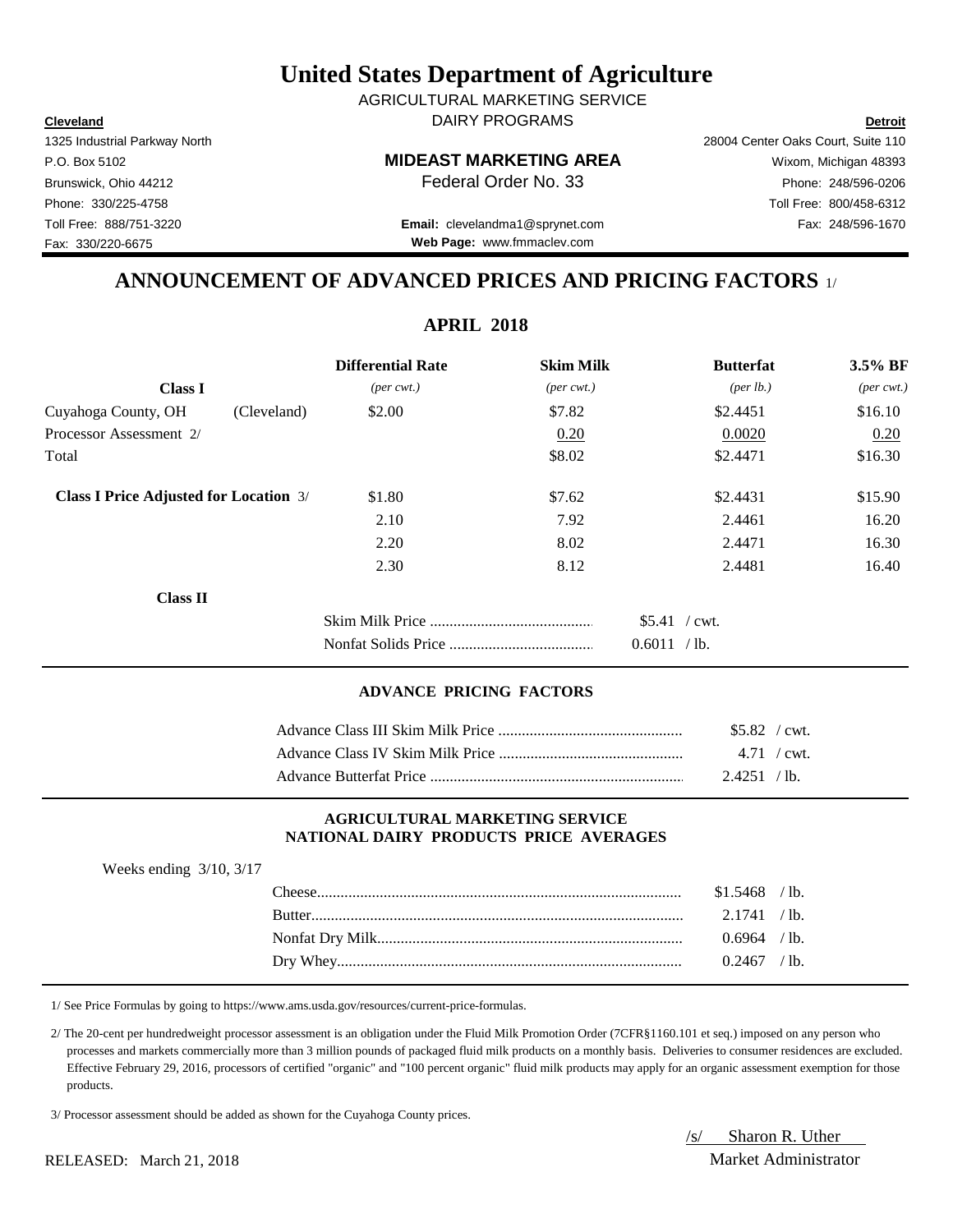**Cleveland Detroit** DAIRY PROGRAMS AGRICULTURAL MARKETING SERVICE

P.O. Box 5102 **MIDEAST MARKETING AREA** Wixom, Michigan 48393

**Web Page:** www.fmmaclev.com

# **ANNOUNCEMENT OF ADVANCED PRICES AND PRICING FACTORS** 1/

**MAY 2018**

|                                               | <b>Differential Rate</b>    | <b>Skim Milk</b>            | <b>Butterfat</b>   | 3.5% BF                     |
|-----------------------------------------------|-----------------------------|-----------------------------|--------------------|-----------------------------|
| <b>Class I</b>                                | $(\text{per} \text{ cwt.})$ | $(\text{per} \text{ cwt.})$ | $(\text{per lb.})$ | $(\text{per} \text{ cwt.})$ |
| Cuyahoga County, OH<br>(Cleveland)            | \$2.00                      | \$7.98                      | \$2.4977           | \$16.44                     |
| Processor Assessment 2/                       |                             | 0.20                        | 0.0020             | 0.20                        |
| Total                                         |                             | \$8.18                      | \$2.4997           | \$16.64                     |
| <b>Class I Price Adjusted for Location 3/</b> | \$1.80                      | \$7.78                      | \$2.4957           | \$16.24                     |
|                                               | 2.10                        | 8.08                        | 2.4987             | 16.54                       |
|                                               | 2.20                        | 8.18                        | 2.4997             | 16.64                       |
|                                               | 2.30                        | 8.28                        | 2.5007             | 16.74                       |
| <b>Class II</b>                               |                             |                             |                    |                             |
|                                               |                             |                             | $$5.45$ / cwt.     |                             |
|                                               |                             |                             | $0.6056$ /lb.      |                             |

## **ADVANCE PRICING FACTORS**

| $$5.98$ / cwt. |  |
|----------------|--|
|                |  |
| 2.4777 / lb.   |  |

#### **AGRICULTURAL MARKETING SERVICE NATIONAL DAIRY PRODUCTS PRICE AVERAGES**

| Weeks ending $4/7$ , $4/14$ |               |                |                 |
|-----------------------------|---------------|----------------|-----------------|
|                             |               | \$1.5730       | $/1b$ .         |
|                             | <b>Butter</b> | 2.2175         | $/1b$ .         |
|                             |               | $0.7004$ / lb. |                 |
|                             |               |                | $^{\prime}$ 1b. |

1/ See Price Formulas by going to https://www.ams.usda.gov/resources/current-price-formulas.

 2/ The 20-cent per hundredweight processor assessment is an obligation under the Fluid Milk Promotion Order (7CFR§1160.101 et seq.) imposed on any person who processes and markets commercially more than 3 million pounds of packaged fluid milk products on a monthly basis. Deliveries to consumer residences are excluded. Effective February 29, 2016, processors of certified "organic" and "100 percent organic" fluid milk products may apply for an organic assessment exemption for those products.

3/ Processor assessment should be added as shown for the Cuyahoga County prices.

/s/ Sharon R. Uther

RELEASED: April 18, 2018 Market Administrator

1325 Industrial Parkway North 28004 Center Oaks Court, Suite 110

Fax: 330/220-6675

Brunswick, Ohio 44212 **Phone: 248/596-0206 Federal Order No. 33** Phone: 248/596-0206 Phone: 330/225-4758 Toll Free: 800/458-6312 Toll Free: 888/751-3220 Fax: 248/596-1670 **Email:** clevelandma1@sprynet.com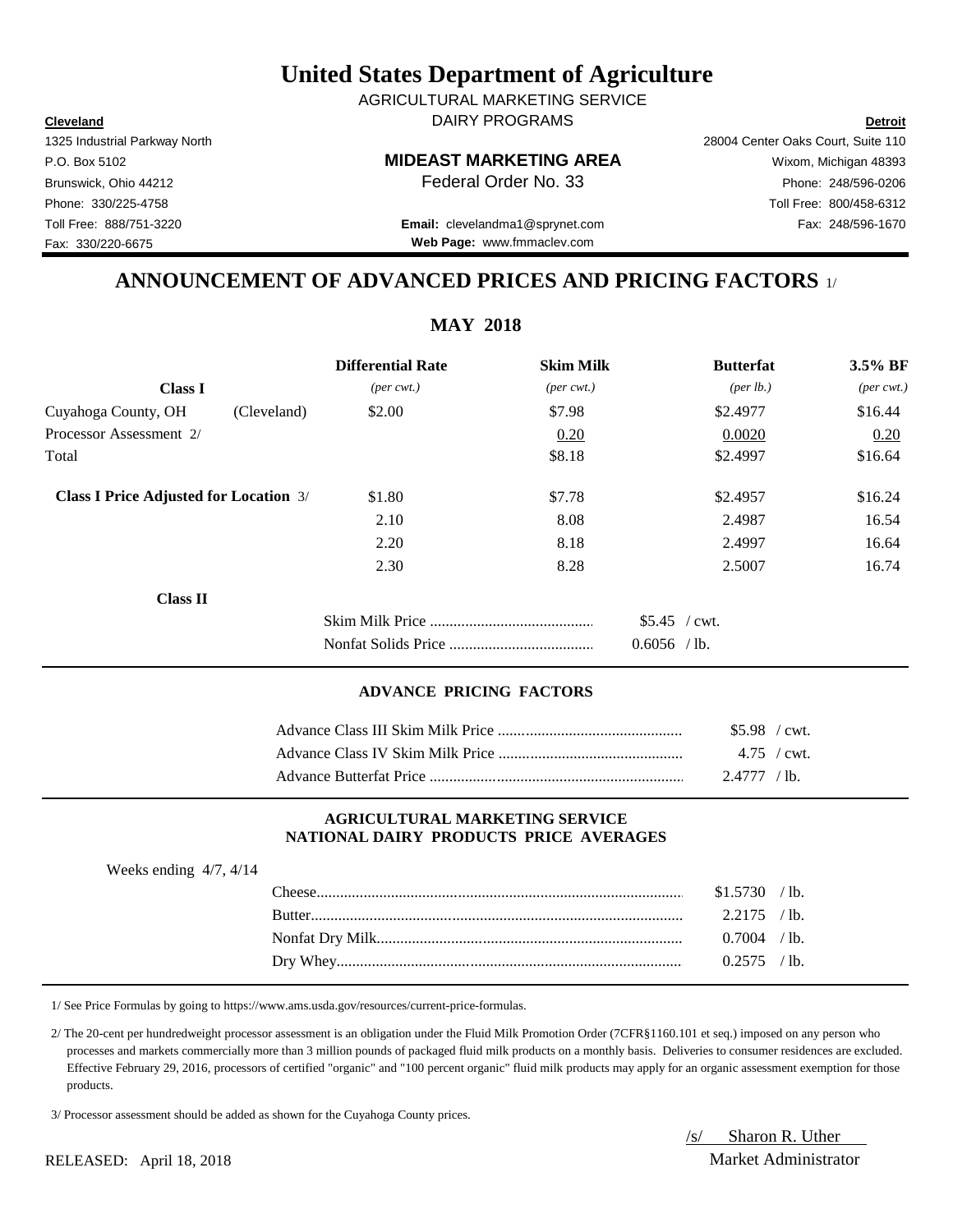**Cleveland Detroit** DAIRY PROGRAMS AGRICULTURAL MARKETING SERVICE

P.O. Box 5102 **MIDEAST MARKETING AREA** Wixom, Michigan 48393

Toll Free: 888/751-3220 Fax: 248/596-1670 **Email:** clevelandma1@sprynet.com **Web Page:** www.fmmaclev.com

# **ANNOUNCEMENT OF ADVANCED PRICES AND PRICING FACTORS** 1/

**JUNE 2018**

|                                               | <b>Differential Rate</b>    | <b>Skim Milk</b>            | <b>Butterfat</b>   | $3.5\%$ BF                  |
|-----------------------------------------------|-----------------------------|-----------------------------|--------------------|-----------------------------|
| <b>Class I</b>                                | $(\text{per} \text{ cwt.})$ | $(\text{per} \text{ cwt.})$ | $(\text{per lb.})$ | $(\text{per} \text{ cwt.})$ |
| Cuyahoga County, OH<br>(Cleveland)            | \$2.00                      | \$8.35                      | \$2.6274           | \$17.25                     |
| Processor Assessment 2/                       |                             | 0.20                        | 0.0020             | 0.20                        |
| Total                                         |                             | \$8.55                      | \$2.6294           | \$17.45                     |
| <b>Class I Price Adjusted for Location 3/</b> | \$1.80                      | \$8.15                      | \$2.6254           | \$17.05                     |
|                                               | 2.10                        | 8.45                        | 2.6284             | 17.35                       |
|                                               | 2.20                        | 8.55                        | 2.6294             | 17.45                       |
|                                               | 2.30                        | 8.65                        | 2.6304             | 17.55                       |
| <b>Class II</b>                               |                             |                             |                    |                             |
|                                               |                             |                             | $$6.33$ / cwt.     |                             |
|                                               |                             |                             | 0.7033 / lb.       |                             |

## **ADVANCE PRICING FACTORS**

| \$6.35 / cwt.  |
|----------------|
| $5.63$ / cwt.  |
| $2.6074$ / lb. |

#### **AGRICULTURAL MARKETING SERVICE NATIONAL DAIRY PRODUCTS PRICE AVERAGES**

| Weeks ending $5/12$ , $5/19$ |        |                |                 |
|------------------------------|--------|----------------|-----------------|
|                              |        | $$1.6438$ /lb. |                 |
|                              | Butter | $2.3246$ /lb.  |                 |
|                              |        | 0.7993         | /1 <sub>b</sub> |
|                              |        | 0.2712         | $^{\prime}$ 1b. |

1/ See Price Formulas by going to https://www.ams.usda.gov/sites/default/files/media/PriceFormulas2017.pdf.

 2/ The 20-cent per hundredweight processor assessment is an obligation under the Fluid Milk Promotion Order (7CFR§1160.101 et seq.) imposed on any person who processes and markets commercially more than 3 million pounds of packaged fluid milk products on a monthly basis. Deliveries to consumer residences are excluded. Effective February 29, 2016, processors of certified "organic" and "100 percent organic" fluid milk products may apply for an organic assessment exemption for those products.

3/ Processor assessment should be added as shown for the Cuyahoga County prices.

/s/ Sharon R. Uther

1325 Industrial Parkway North 28004 Center Oaks Court, Suite 110 Phone: 330/225-4758 Toll Free: 800/458-6312

Fax: 330/220-6675

RELEASED: May 23, 2018 Market Administrator

Brunswick, Ohio 44212 **Phone: 248/596-0206 Federal Order No. 33** Phone: 248/596-0206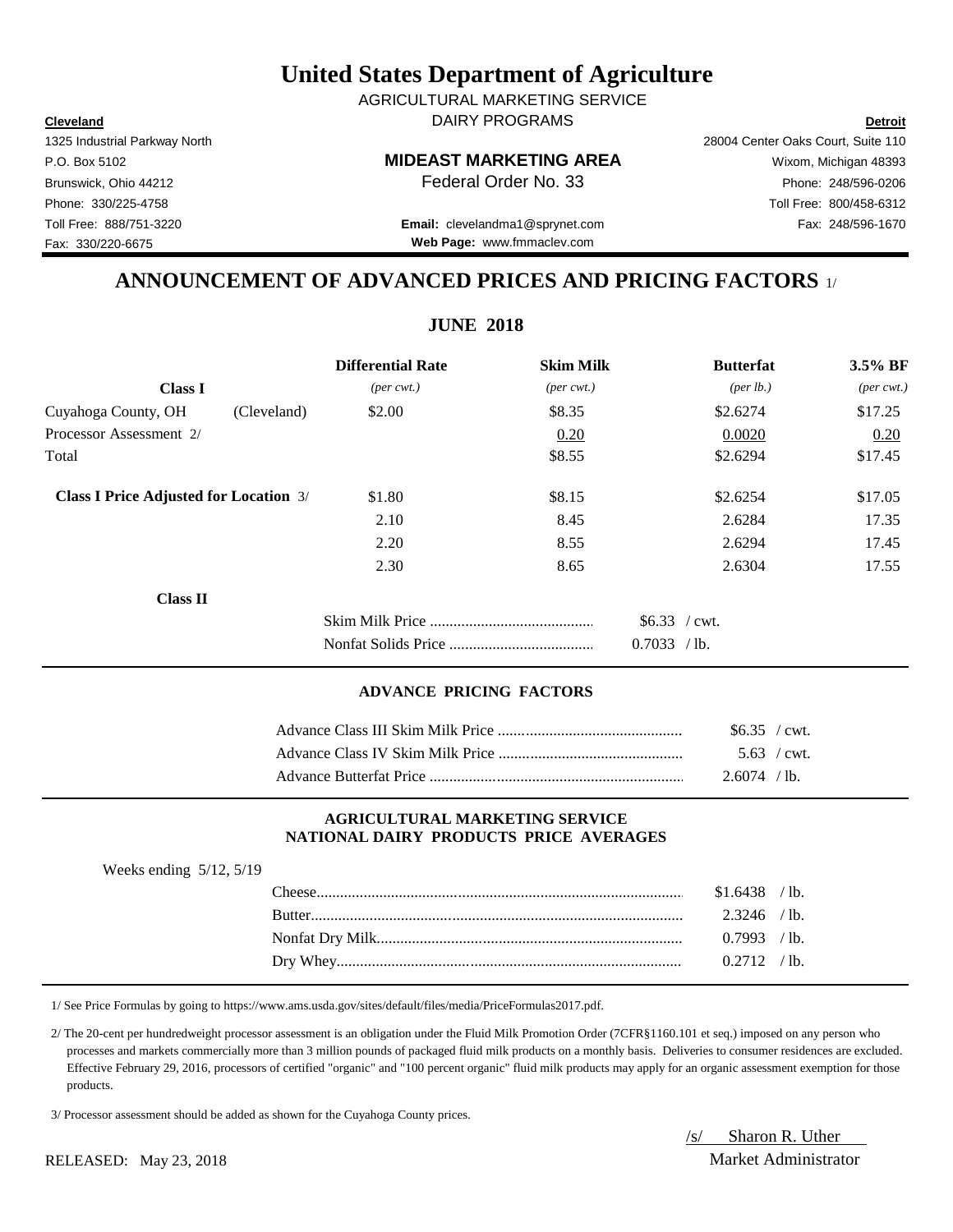**Cleveland Detroit** DAIRY PROGRAMS AGRICULTURAL MARKETING SERVICE

P.O. Box 5102 **MIDEAST MARKETING AREA** Wixom, Michigan 48393

Brunswick, Ohio 44212 **Phone:** 248/596-0206 **Federal Order No. 33** Phone: 248/596-0206

Toll Free: 888/751-3220 Fax: 248/596-1670 **Email:** clevelandma1@sprynet.com **Web Page:** www.fmmaclev.com

# **ANNOUNCEMENT OF ADVANCED PRICES AND PRICING FACTORS** 1/

**JULY 2018**

|                                               | <b>Differential Rate</b>    | <b>Skim Milk</b>            | <b>Butterfat</b>     | $3.5\%$ BF                  |
|-----------------------------------------------|-----------------------------|-----------------------------|----------------------|-----------------------------|
| <b>Class I</b>                                | $(\text{per} \text{ cwt.})$ | $(\text{per} \text{ cwt.})$ | ${\rm (per \, lb.)}$ | $(\text{per} \text{ cwt.})$ |
| Cuyahoga County, OH<br>(Cleveland)            | \$2.00                      | \$8.25                      | \$2.6841             | \$17.36                     |
| Processor Assessment 2/                       |                             | 0.20                        | 0.0020               | 0.20                        |
| Total                                         |                             | \$8.45                      | \$2.6861             | \$17.56                     |
| <b>Class I Price Adjusted for Location 3/</b> | \$1.80                      | \$8.05                      | \$2.6821             | \$17.16                     |
|                                               | 2.10                        | 8.35                        | 2.6851               | 17.46                       |
|                                               | 2.20                        | 8.45                        | 2.6861               | 17.56                       |
|                                               | 2.30                        | 8.55                        | 2.6871               | 17.66                       |
| <b>Class II</b>                               |                             |                             |                      |                             |
|                                               |                             |                             | \$6.55 / cwt.        |                             |
|                                               |                             |                             | $0.7278$ /lb.        |                             |

## **ADVANCE PRICING FACTORS**

| $$6.25$ / cwt. |
|----------------|
| 5.85 / cwt.    |
| 2.6641 / lb.   |

#### **AGRICULTURAL MARKETING SERVICE NATIONAL DAIRY PRODUCTS PRICE AVERAGES**

| Weeks ending $6/9$ , $6/16$ |               |          |              |
|-----------------------------|---------------|----------|--------------|
|                             | l 'heese'     | \$1.6324 | $\prime$ lb. |
|                             | <b>Butter</b> | 2.3714   | $\ell$ 1b.   |
|                             |               | 0.8249   | $/1b$ .      |
|                             |               | ) 3041   | $\prime$ lb. |

1/ See Price Formulas by going to https://www.ams.usda.gov/sites/default/files/media/PriceFormulas2017.pdf.

 2/ The 20-cent per hundredweight processor assessment is an obligation under the Fluid Milk Promotion Order (7CFR§1160.101 et seq.) imposed on any person who processes and markets commercially more than 3 million pounds of packaged fluid milk products on a monthly basis. Deliveries to consumer residences are excluded. Effective February 29, 2016, processors of certified "organic" and "100 percent organic" fluid milk products may apply for an organic assessment exemption for those products.

3/ Processor assessment should be added as shown for the Cuyahoga County prices.

/s/ Sharon R. Uther

RELEASED: June 20, 2018 Market Administrator

1325 Industrial Parkway North 28004 Center Oaks Court, Suite 110 Phone: 330/225-4758 Toll Free: 800/458-6312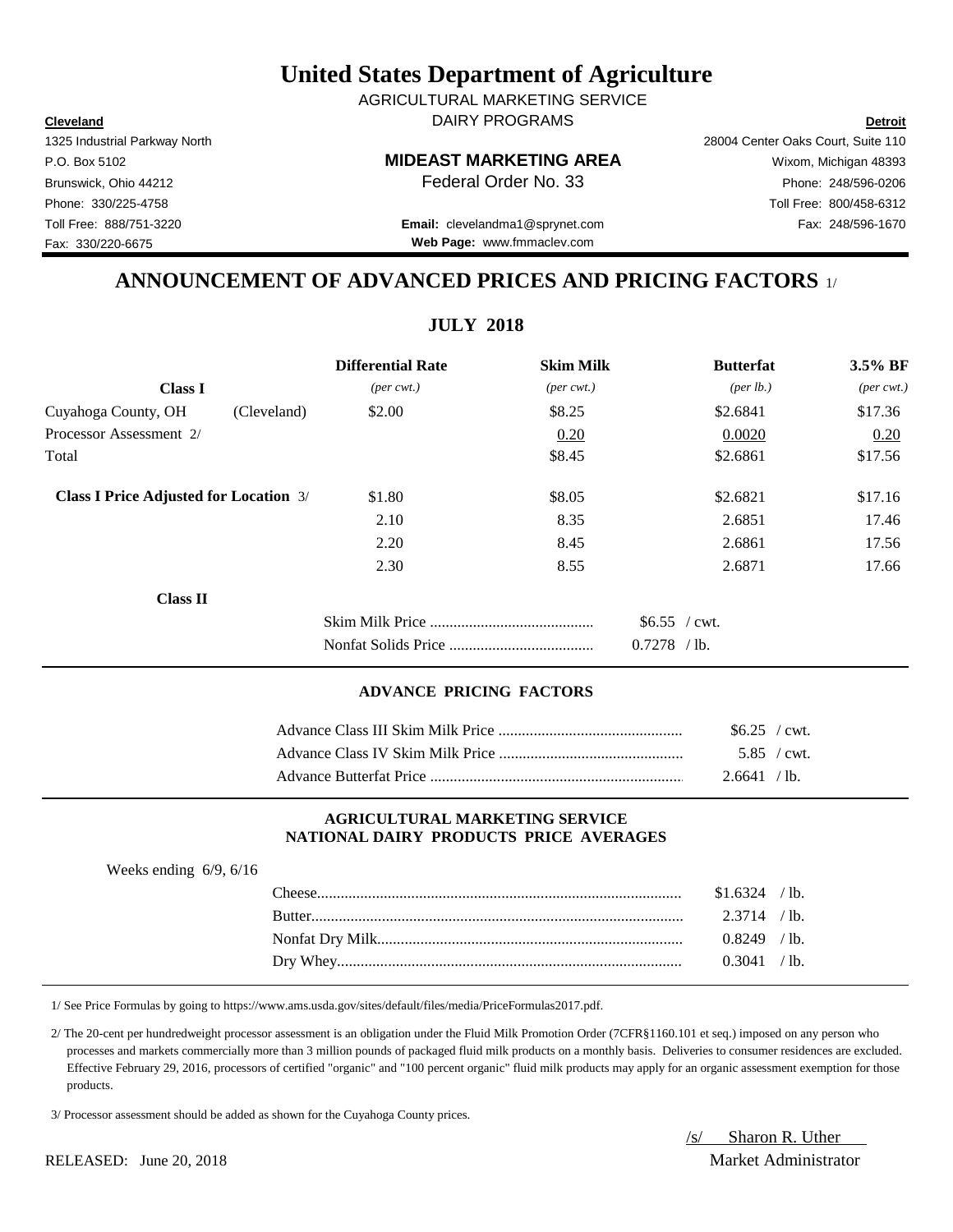**Cleveland Detroit** AGRICULTURAL MARKETING SERVICE DAIRY PROGRAMS

Fax: 330/220-6675

# P.O. Box 5102 **MIDEAST MARKETING AREA** Wixom, Michigan 48393

Toll Free: 888/751-3220 Fax: 248/596-1670 **Email:** clevelandma1@sprynet.com **Web Page:** www.fmmaclev.com

# **ANNOUNCEMENT OF ADVANCED PRICES AND PRICING FACTORS** 1/

# **AUGUST 2018**

|                                               |             | <b>Differential Rate</b>    | <b>Skim Milk</b>            | <b>Butterfat</b>     | 3.5% BF                     |
|-----------------------------------------------|-------------|-----------------------------|-----------------------------|----------------------|-----------------------------|
| <b>Class I</b>                                |             | $(\text{per} \text{ cwt.})$ | $(\text{per} \text{ cwt.})$ | ${\rm (per \, lb.)}$ | $(\text{per} \text{ cwt.})$ |
| Cuyahoga County, OH                           | (Cleveland) | \$2.00                      | \$7.46                      | \$2.5563             | \$16.15                     |
| Processor Assessment 2/                       |             |                             | 0.20                        | 0.0020               | 0.20                        |
| Total                                         |             |                             | \$7.66                      | \$2.5583             | \$16.35                     |
| <b>Class I Price Adjusted for Location 3/</b> |             | \$1.80                      | \$7.26                      | \$2.5543             | \$15.95                     |
|                                               |             | 2.10                        | 7.56                        | 2.5573               | 16.25                       |
|                                               |             | 2.20                        | 7.66                        | 2.5583               | 16.35                       |
|                                               |             | 2.30                        | 7.76                        | 2.5593               | 16.45                       |
| <b>Class II</b>                               |             |                             |                             |                      |                             |
|                                               |             |                             |                             | $$6.16$ / cwt.       |                             |
|                                               |             |                             |                             | 0.6844 / lb.         |                             |

#### **ADVANCE PRICING FACTORS**

| $$5.39$ / cwt. |  |
|----------------|--|
| 5.46 / cwt.    |  |
| $2.5363$ /lb.  |  |

#### **AGRICULTURAL MARKETING SERVICE NATIONAL DAIRY PRODUCTS PRICE AVERAGES**

| Weeks ending $7/7$ , $7/14$ |                |  |
|-----------------------------|----------------|--|
|                             | $$1.4849$ /lb. |  |
|                             | $2.2659$ /lb.  |  |
|                             | $0.7806$ /lb.  |  |
|                             | 0.3361 / lb.   |  |

1/ See Price Formulas by going to https://www.ams.usda.gov/sites/default/files/media/PriceFormulas2017.pdf.

 2/ The 20-cent per hundredweight processor assessment is an obligation under the Fluid Milk Promotion Order (7CFR§1160.101 et seq.) imposed on any person who processes and markets commercially more than 3 million pounds of packaged fluid milk products on a monthly basis. Deliveries to consumer residences are excluded. Effective February 29, 2016, processors of certified "organic" and "100 percent organic" fluid milk products may apply for an organic assessment exemption for those products.

3/ Processor assessment should be added as shown for the Cuyahoga County prices.

/s/ Sharon R. Uther

RELEASED: July 18, 2018 Market Administrator

1325 Industrial Parkway North 28004 Center Oaks Court, Suite 110 Brunswick, Ohio 44212 **Phone:** 248/596-0206 **Federal Order No. 33** Phone: 248/596-0206 Phone: 330/225-4758 Toll Free: 800/458-6312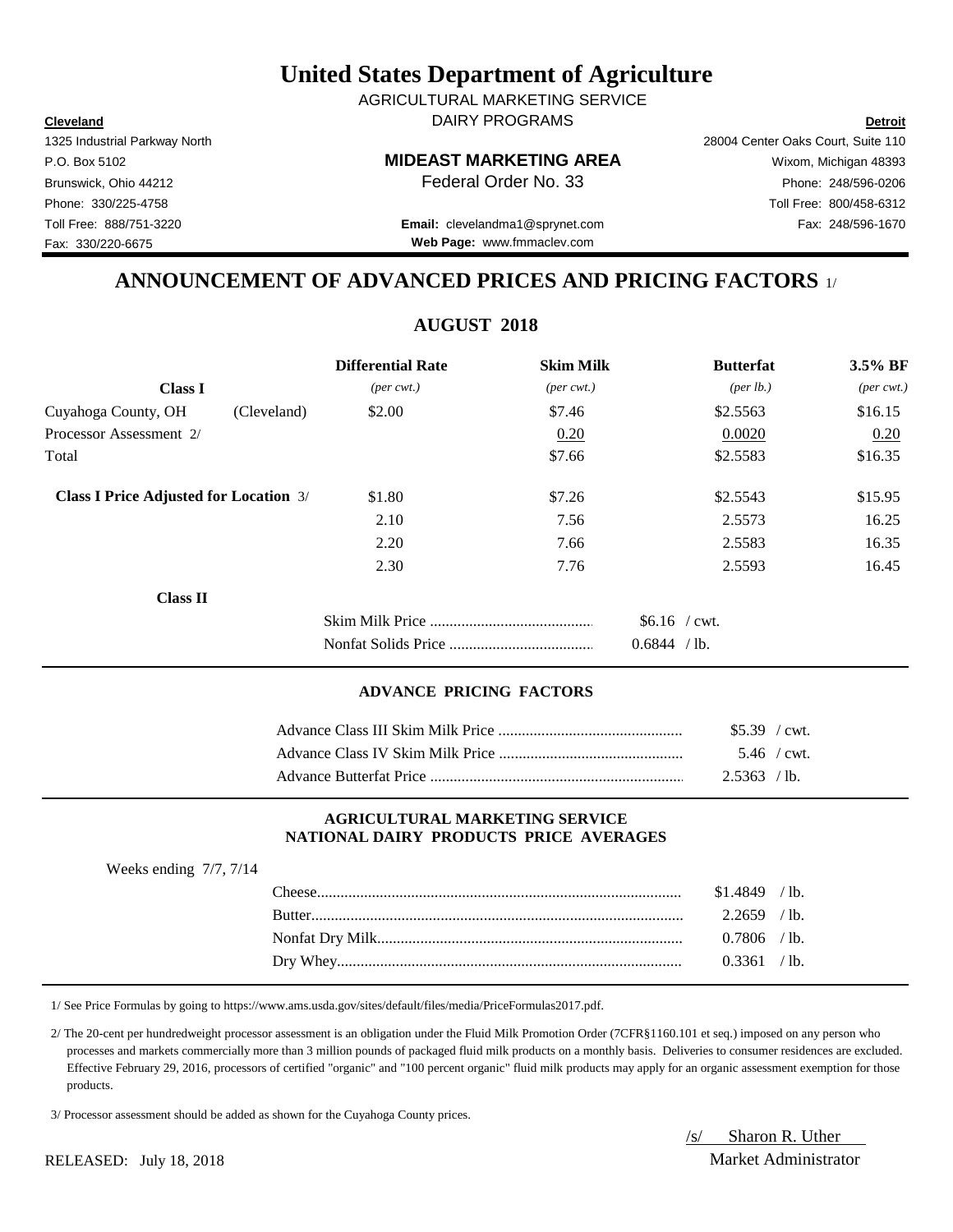**Cleveland Detroit** DAIRY PROGRAMS AGRICULTURAL MARKETING SERVICE

## P.O. Box 5102 **MIDEAST MARKETING AREA** Wixom, Michigan 48393

Toll Free: 888/751-3220 Fax: 248/596-1670 **Email:** clevelandma1@sprynet.com **Web Page:** www.fmmaclev.com

# **ANNOUNCEMENT OF ADVANCED PRICES AND PRICING FACTORS** 1/

## **SEPTEMBER 2018**

|                                               |             | <b>Differential Rate</b>    | <b>Skim Milk</b>            | <b>Butterfat</b>   | $3.5\%$ BF                  |
|-----------------------------------------------|-------------|-----------------------------|-----------------------------|--------------------|-----------------------------|
| <b>Class I</b>                                |             | $(\text{per} \text{ cwt.})$ | $(\text{per} \text{ cwt.})$ | $(\text{per lb.})$ | $(\text{per} \text{ cwt.})$ |
| Cuyahoga County, OH                           | (Cleveland) | \$2.00                      | \$7.92                      | \$2.6318           | \$16.85                     |
| Processor Assessment 2/                       |             |                             | 0.20                        | 0.0020             | 0.20                        |
| Total                                         |             |                             | \$8.12                      | \$2.6338           | \$17.05                     |
| <b>Class I Price Adjusted for Location 3/</b> |             | \$1.80                      | \$7.72                      | \$2.6298           | \$16.65                     |
|                                               |             | 2.10                        | 8.02                        | 2.6328             | 16.95                       |
|                                               |             | 2.20                        | 8.12                        | 2.6338             | 17.05                       |
|                                               |             | 2.30                        | 8.22                        | 2.6348             | 17.15                       |
| <b>Class II</b>                               |             |                             |                             |                    |                             |
|                                               |             |                             |                             | $$6.43$ / cwt.     |                             |
|                                               |             |                             |                             | 0.7144 / lb.       |                             |

## **ADVANCE PRICING FACTORS**

| $$5.92$ / cwt. |  |
|----------------|--|
| 5.73 / cwt.    |  |
| $2.6118$ /lb.  |  |

#### **AGRICULTURAL MARKETING SERVICE NATIONAL DAIRY PRODUCTS PRICE AVERAGES**

| Weeks ending $8/11$ , $8/18$ |        |                |                 |
|------------------------------|--------|----------------|-----------------|
|                              |        | $$1.5418$ /lb. |                 |
|                              | Butter | 2.3282         | $^{\prime}$ lb. |
|                              |        | 0.8109         | $/1b$ .         |
|                              |        | 3709           | $^{\prime}$ 1b. |

1/ See Price Formulas by going to https://www.ams.usda.gov/sites/default/files/media/PriceFormulas2017.pdf.

 2/ The 20-cent per hundredweight processor assessment is an obligation under the Fluid Milk Promotion Order (7CFR§1160.101 et seq.) imposed on any person who processes and markets commercially more than 3 million pounds of packaged fluid milk products on a monthly basis. Deliveries to consumer residences are excluded. Effective February 29, 2016, processors of certified "organic" and "100 percent organic" fluid milk products may apply for an organic assessment exemption for those products.

3/ Processor assessment should be added as shown for the Cuyahoga County prices.

/s/ Sharon R. Uther

1325 Industrial Parkway North 28004 Center Oaks Court, Suite 110

RELEASED: August 22, 2018 Market Administrator

Brunswick, Ohio 44212 **Phone: 248/596-0206 Federal Order No. 33** Phone: 248/596-0206 Phone: 330/225-4758 Toll Free: 800/458-6312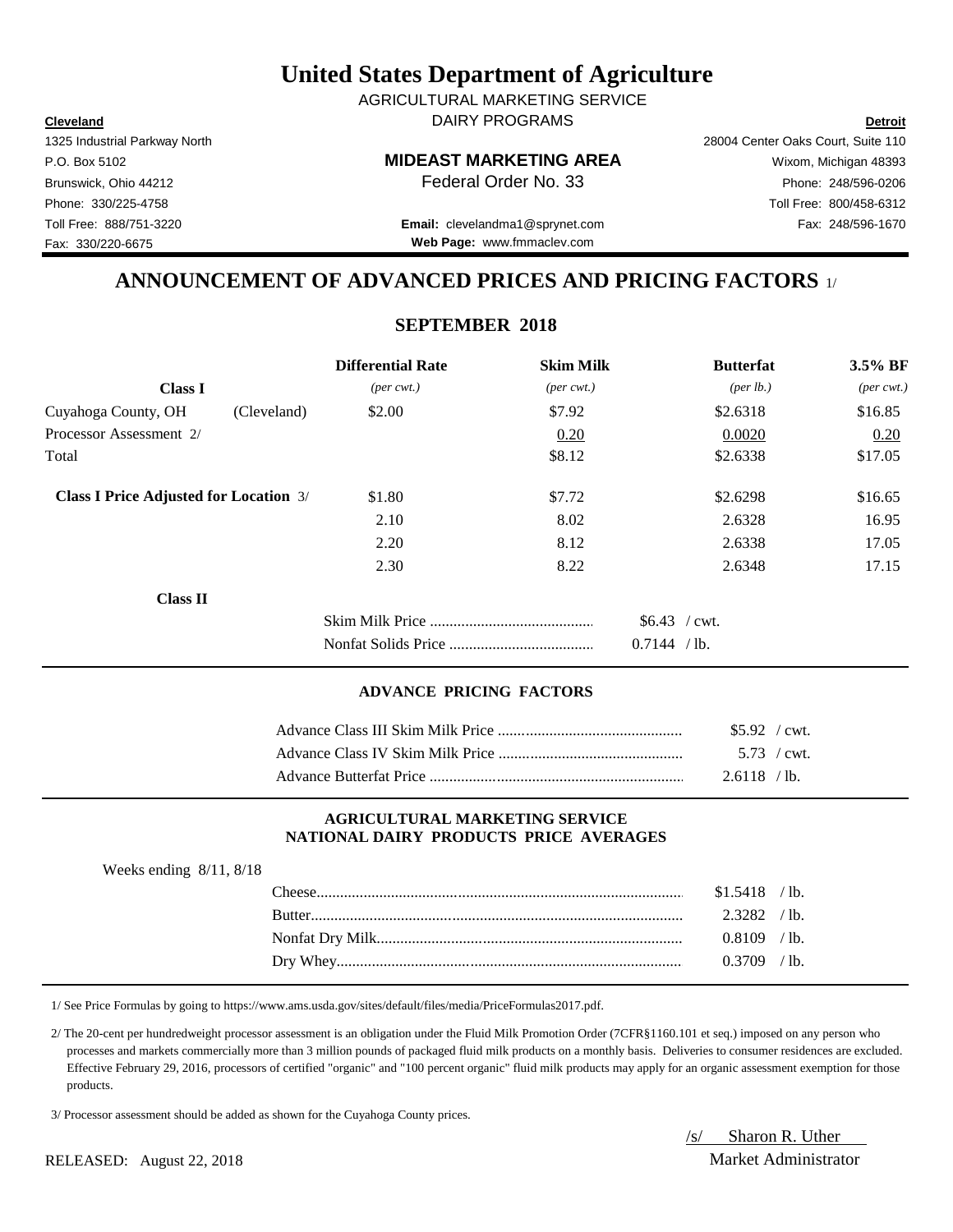**Cleveland Detroit** AGRICULTURAL MARKETING SERVICE DAIRY PROGRAMS

1325 Industrial Parkway North 28004 Center Oaks Court, Suite 110

Toll Free: 888/751-3220 Fax: 248/596-1670 **Email:** clevelandma1@sprynet.com **Web Page:** www.fmmaclev.com

# **ANNOUNCEMENT OF ADVANCED PRICES AND PRICING FACTORS** 1/

## **OCTOBER 2018**

|                                               |             | <b>Differential Rate</b>    | <b>Skim Milk</b>            | <b>Butterfat</b>     | $3.5\%$ BF                  |
|-----------------------------------------------|-------------|-----------------------------|-----------------------------|----------------------|-----------------------------|
| <b>Class I</b>                                |             | $(\text{per} \text{ cwt.})$ | $(\text{per} \text{ cwt.})$ | ${\rm (per \, lb.)}$ | $(\text{per} \text{ cwt.})$ |
| Cuyahoga County, OH                           | (Cleveland) | \$2.00                      | \$9.71                      | \$2.5593             | \$18.33                     |
| Processor Assessment 2/                       |             |                             | 0.20                        | 0.0020               | 0.20                        |
| Total                                         |             |                             | \$9.91                      | \$2.5613             | \$18.53                     |
| <b>Class I Price Adjusted for Location 3/</b> |             | \$1.80                      | \$9.51                      | \$2.5573             | \$18.13                     |
|                                               |             | 2.10                        | 9.81                        | 2.5603               | 18.43                       |
|                                               |             | 2.20                        | 9.91                        | 2.5613               | 18.53                       |
|                                               |             | 2.30                        | 10.01                       | 2.5623               | 18.63                       |
| <b>Class II</b>                               |             |                             |                             |                      |                             |
|                                               |             |                             |                             | $$6.81$ / cwt.       |                             |
|                                               |             |                             |                             | $0.7567$ /lb.        |                             |

#### **ADVANCE PRICING FACTORS**

| \$7.71 / cwt. |  |
|---------------|--|
|               |  |
| 2.5393 / lb.  |  |

#### **AGRICULTURAL MARKETING SERVICE NATIONAL DAIRY PRODUCTS PRICE AVERAGES**

| Weeks ending $9/8$ , $9/15$ |                |  |
|-----------------------------|----------------|--|
|                             | $$1.6753$ /lb. |  |
|                             | $2.2684$ /lb.  |  |
|                             | $0.8536$ /lb.  |  |
|                             | $0.4075$ /lb.  |  |

1/ See Price Formulas by going to https://www.ams.usda.gov/sites/default/files/media/PriceFormulas2017.pdf.

 2/ The 20-cent per hundredweight processor assessment is an obligation under the Fluid Milk Promotion Order (7CFR§1160.101 et seq.) imposed on any person who processes and markets commercially more than 3 million pounds of packaged fluid milk products on a monthly basis. Deliveries to consumer residences are excluded. Effective February 29, 2016, processors of certified "organic" and "100 percent organic" fluid milk products may apply for an organic assessment exemption for those products.

3/ Processor assessment should be added as shown for the Cuyahoga County prices.

/s/ Sharon R. Uther

P.O. Box 5102 **MIDEAST MARKETING AREA** Wixom, Michigan 48393 Brunswick, Ohio 44212 **Phone:** 248/596-0206 **Federal Order No. 33** Phone: 248/596-0206 Phone: 330/225-4758 Toll Free: 800/458-6312

Fax: 330/220-6675

RELEASED: September 19, 2018 Market Administrator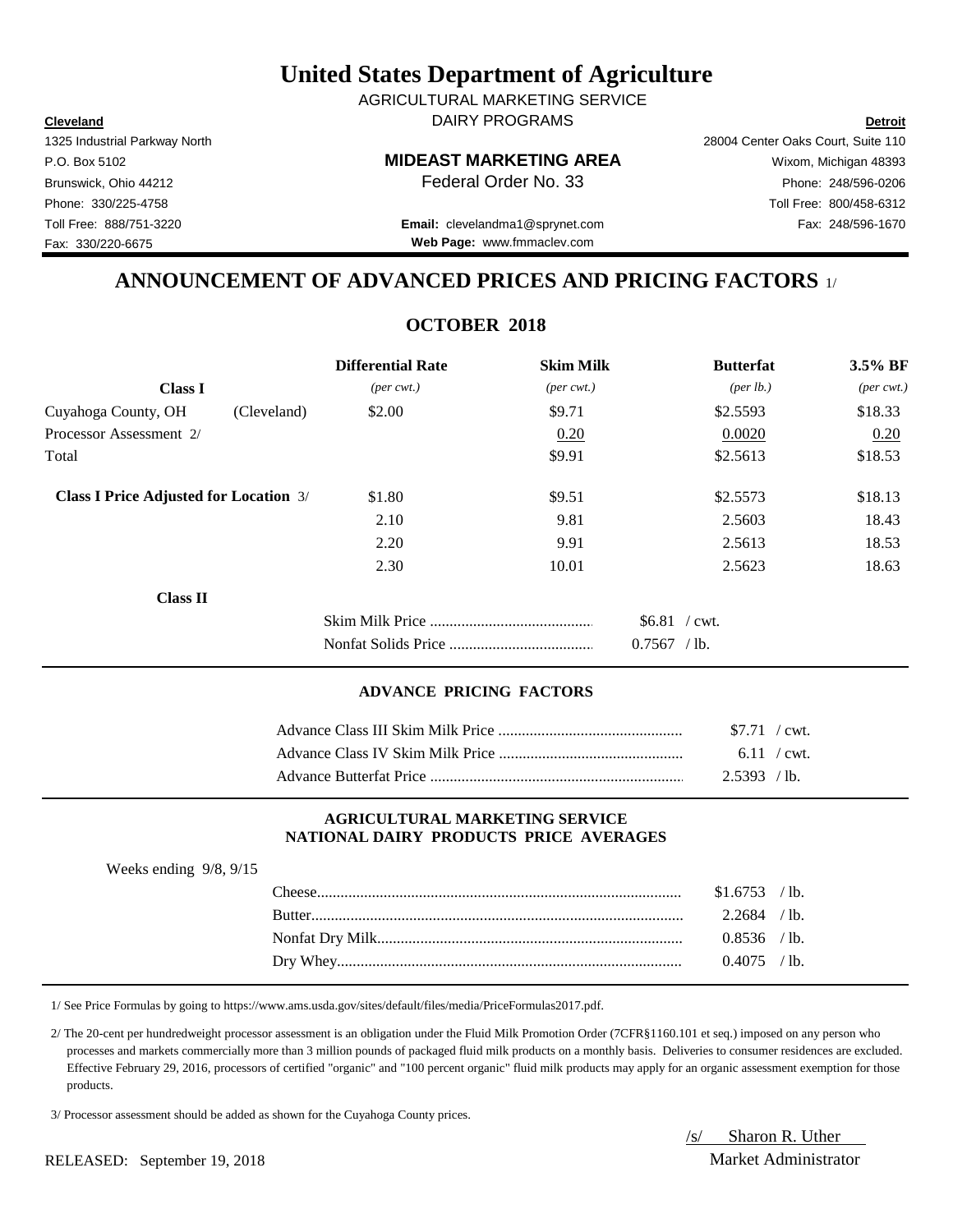**Cleveland Detroit** AGRICULTURAL MARKETING SERVICE DAIRY PROGRAMS

1325 Industrial Parkway North 28004 Center Oaks Court, Suite 110

P.O. Box 5102 **MIDEAST MARKETING AREA** Wixom, Michigan 48393 Brunswick, Ohio 44212 **Phone:** 248/596-0206 **Federal Order No. 33** Phone: 248/596-0206 Phone: 330/225-4758 Toll Free: 800/458-6312 Toll Free: 888/751-3220 Fax: 248/596-1670 **Email:** clevelandma1@sprynet.com

**Web Page:** www.fmmaclev.com

# **ANNOUNCEMENT OF ADVANCED PRICES AND PRICING FACTORS** 1/

# **NOVEMBER 2018**

|                                               |             | <b>Differential Rate</b>    | <b>Skim Milk</b>            | <b>Butterfat</b>     | 3.5% BF                     |
|-----------------------------------------------|-------------|-----------------------------|-----------------------------|----------------------|-----------------------------|
| <b>Class I</b>                                |             | $(\text{per} \text{ cwt.})$ | $(\text{per} \text{ cwt.})$ | ${\rm (per \, lb.)}$ | $(\text{per} \text{ cwt.})$ |
| Cuyahoga County, OH                           | (Cleveland) | \$2.00                      | \$8.81                      | \$2.5778             | \$17.52                     |
| Processor Assessment 2/                       |             |                             | 0.20                        | 0.0020               | 0.20                        |
| Total                                         |             |                             | \$9.01                      | \$2.5798             | \$17.72                     |
| <b>Class I Price Adjusted for Location 3/</b> |             | \$1.80                      | \$8.61                      | \$2.5758             | \$17.32                     |
|                                               |             | 2.10                        | 8.91                        | 2.5788               | 17.62                       |
|                                               |             | 2.20                        | 9.01                        | 2.5798               | 17.72                       |
|                                               |             | 2.30                        | 9.11                        | 2.5808               | 17.82                       |
| <b>Class II</b>                               |             |                             |                             |                      |                             |
|                                               |             |                             |                             | $$6.96$ / cwt.       |                             |
|                                               |             |                             |                             | 0.7733 / lb.         |                             |

### **ADVANCE PRICING FACTORS**

| $$6.81$ / cwt. |  |
|----------------|--|
| 6.26 / cwt.    |  |
| $2.5578$ / lb. |  |

#### **AGRICULTURAL MARKETING SERVICE NATIONAL DAIRY PRODUCTS PRICE AVERAGES**

| Weeks ending $10/6$ , $10/13$ |                |  |
|-------------------------------|----------------|--|
|                               | $$1.5723$ /lb. |  |
|                               | $2.2836$ /lb.  |  |
|                               | $0.8707$ / lb. |  |
|                               | $0.4379$ /lb.  |  |

1/ See Price Formulas by going to https://www.ams.usda.gov/sites/default/files/media/PriceFormulas2017.pdf.

 2/ The 20-cent per hundredweight processor assessment is an obligation under the Fluid Milk Promotion Order (7CFR§1160.101 et seq.) imposed on any person who processes and markets commercially more than 3 million pounds of packaged fluid milk products on a monthly basis. Deliveries to consumer residences are excluded. Effective February 29, 2016, processors of certified "organic" and "100 percent organic" fluid milk products may apply for an organic assessment exemption for those products.

3/ Processor assessment should be added as shown for the Cuyahoga County prices.

/s/ Sharon R. Uther

Fax: 330/220-6675

RELEASED: October 17, 2018 Market Administrator